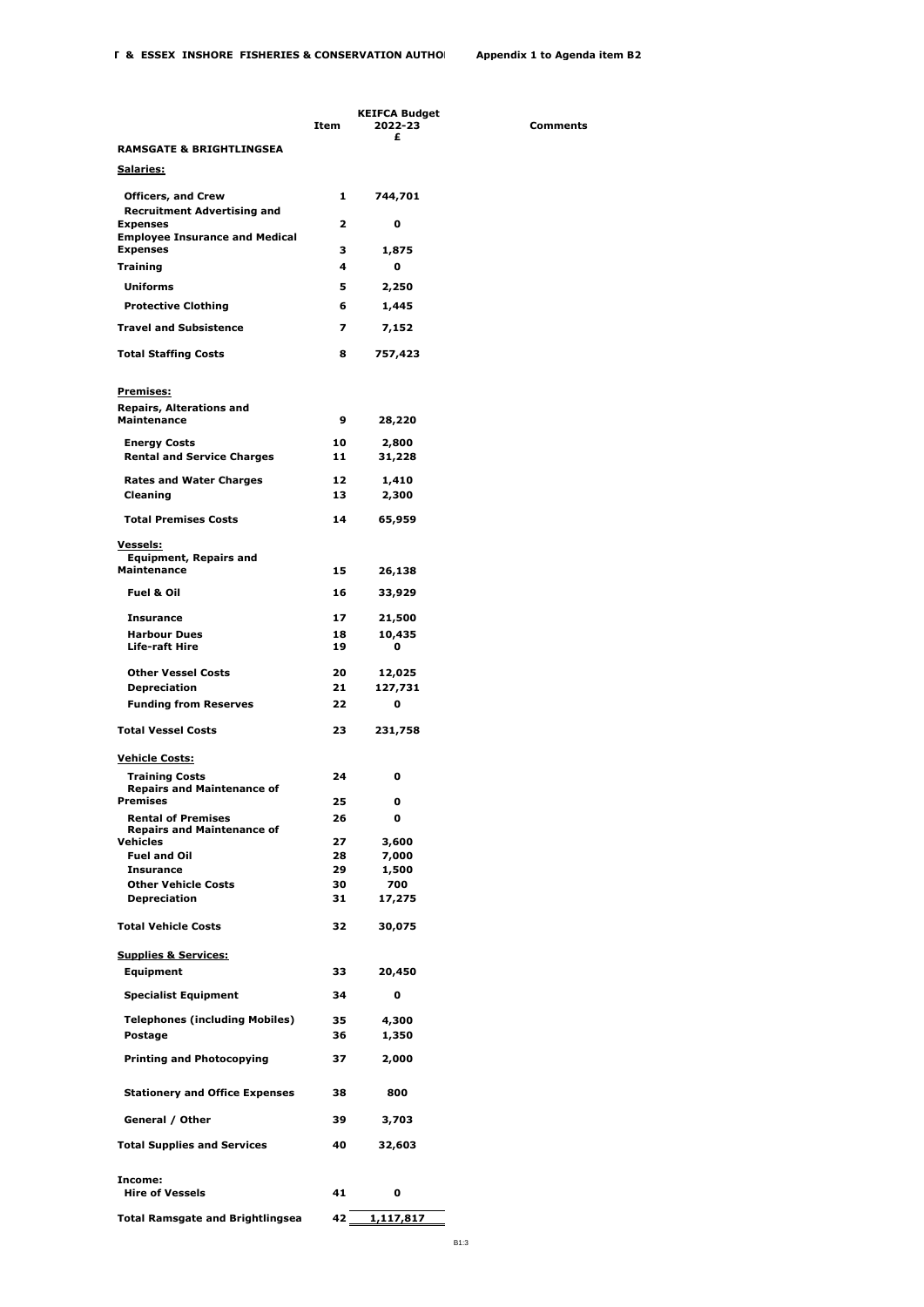**Item KEIFCA Budget 2022-23 Comments £**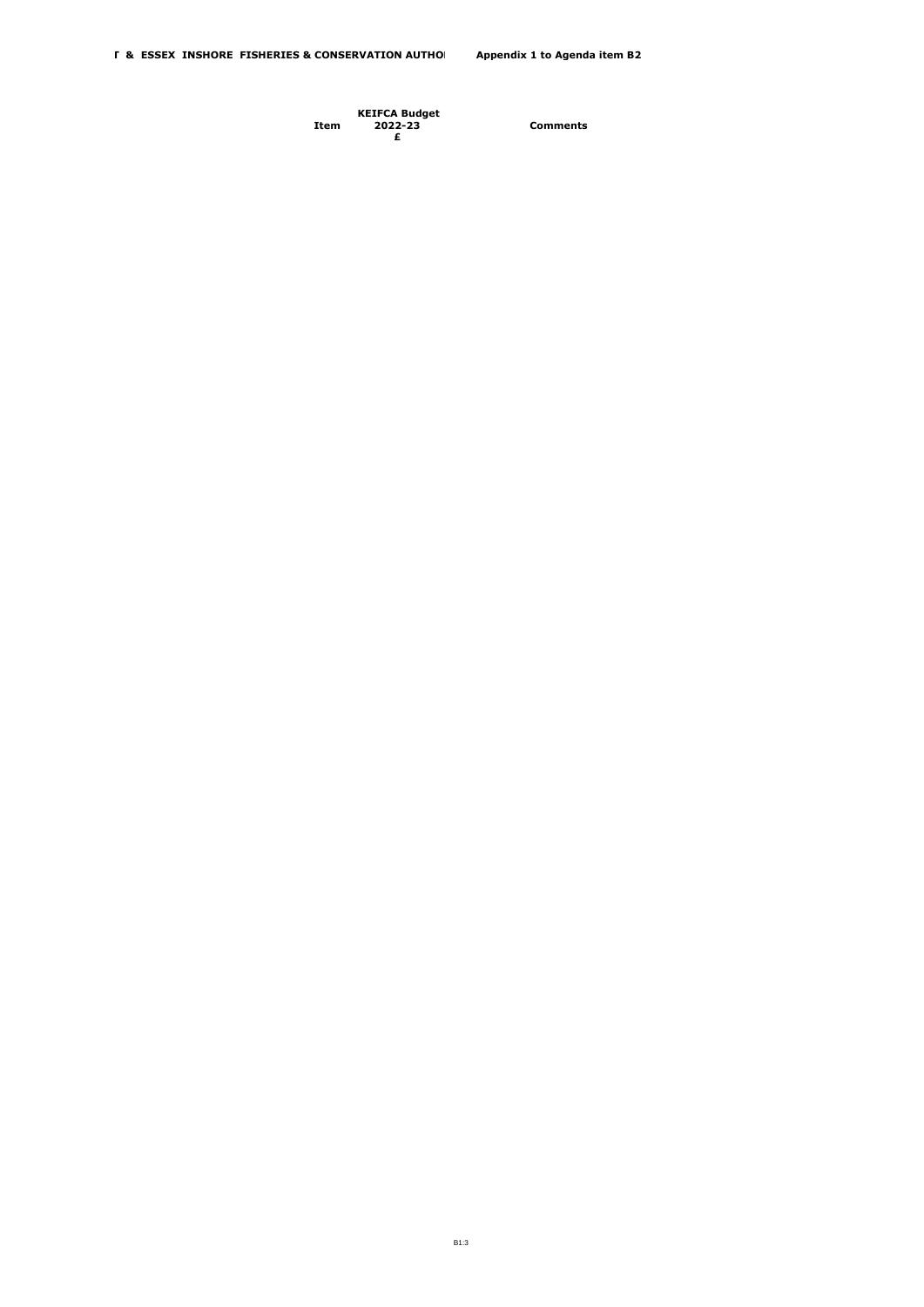|                                                                                                                                                                                                                               | Item                 | <b>KEIFCA Budget</b><br>2022-23<br>£ |
|-------------------------------------------------------------------------------------------------------------------------------------------------------------------------------------------------------------------------------|----------------------|--------------------------------------|
| <b>AUTHORITY COSTS</b>                                                                                                                                                                                                        |                      |                                      |
| <b>Support Charges:</b><br><b>Internal and External Audit</b><br><b>Legal Fees</b><br><b>Financial Services</b><br>Clerk<br><b>Other Support Services- Payroll,</b><br>Personnel & Training, IT,<br>Procurement, Property and | 43<br>44<br>45<br>46 | 3,000<br>19,600<br>20,100<br>7.000   |
| <b>Public Relations</b>                                                                                                                                                                                                       | 47                   | 200                                  |
| <b>Total Support Charges</b>                                                                                                                                                                                                  | 48                   | 49,900                               |
| <b>Other Costs:</b><br><b>Hire of Rooms</b>                                                                                                                                                                                   | 49                   | 12,617                               |
| <b>Members' Travel &amp; Subsistence</b><br>Allowances                                                                                                                                                                        | 50                   | 2,840                                |
| <b>Chairman's &amp; Vice Chairman's</b><br>Allowance                                                                                                                                                                          | 51                   | 8,004                                |
| <b>Subscriptions</b>                                                                                                                                                                                                          | 52                   | 14,850                               |
| <b>Advertising- By-laws and Audit</b><br><b>Other Costs</b>                                                                                                                                                                   | 53<br>54             | 0<br>2,600                           |
| <b>Total Other Costs</b>                                                                                                                                                                                                      | 55                   | 40,911                               |
| <b>Contribution and Grants</b>                                                                                                                                                                                                | 56                   | o                                    |
| <b>Authority Costs</b>                                                                                                                                                                                                        | 57                   | 90,811                               |
| <u>Survey and Project Costs:</u><br><b>River Roach Oysters</b>                                                                                                                                                                | 58                   | 500                                  |
| <b>Communication &amp; Engagement</b>                                                                                                                                                                                         | 59                   | 18,290                               |
| <b>Research Fund</b>                                                                                                                                                                                                          | 60                   | 2,500                                |
| <b>Training Programme</b>                                                                                                                                                                                                     | 61                   | 9,500                                |
| <b>GIS Reporting Systems</b>                                                                                                                                                                                                  | 62                   | 900                                  |
| Whelks                                                                                                                                                                                                                        | 63                   | 3,200                                |
| <b>Evidence &amp; Management Review</b>                                                                                                                                                                                       | 64                   | 0                                    |
| <b>Cockle Surveys</b>                                                                                                                                                                                                         | 65                   | 15,900                               |
| <b>Depreciation (Quad Bikes)</b>                                                                                                                                                                                              | 66                   | 0                                    |
| <b>Licenses and Fees</b>                                                                                                                                                                                                      | 67                   | $-95,584$                            |
| <b>Surveys</b>                                                                                                                                                                                                                | 68                   | $-25,842$                            |
| <b>Contributions and grants</b>                                                                                                                                                                                               | 69                   | 0                                    |
| <b>Total Survey and Project Costs</b>                                                                                                                                                                                         | 70                   | $-70,636$                            |
| <b>Total Costs</b>                                                                                                                                                                                                            | 71                   | 1,137,993                            |
| <b>EU Grant</b>                                                                                                                                                                                                               | 72                   | 0                                    |
| <b>Net Cost of Services</b>                                                                                                                                                                                                   | 73                   | 1,137,993                            |
| <b>Interest &amp; Investment Income</b>                                                                                                                                                                                       | 74                   | -2,000                               |
| <b>Net Operating Expenditure</b>                                                                                                                                                                                              | 75.                  | 1,135,993                            |
|                                                                                                                                                                                                                               |                      |                                      |
| <b>Appropriations:</b>                                                                                                                                                                                                        |                      |                                      |
| <b>Transfer to/from Renewals</b><br>Reserve                                                                                                                                                                                   | 76                   | 26,231                               |
| <b>Transfer to/from General</b><br><b>Reserves</b>                                                                                                                                                                            | 77                   | -61,976                              |

**2022-23 Comments**